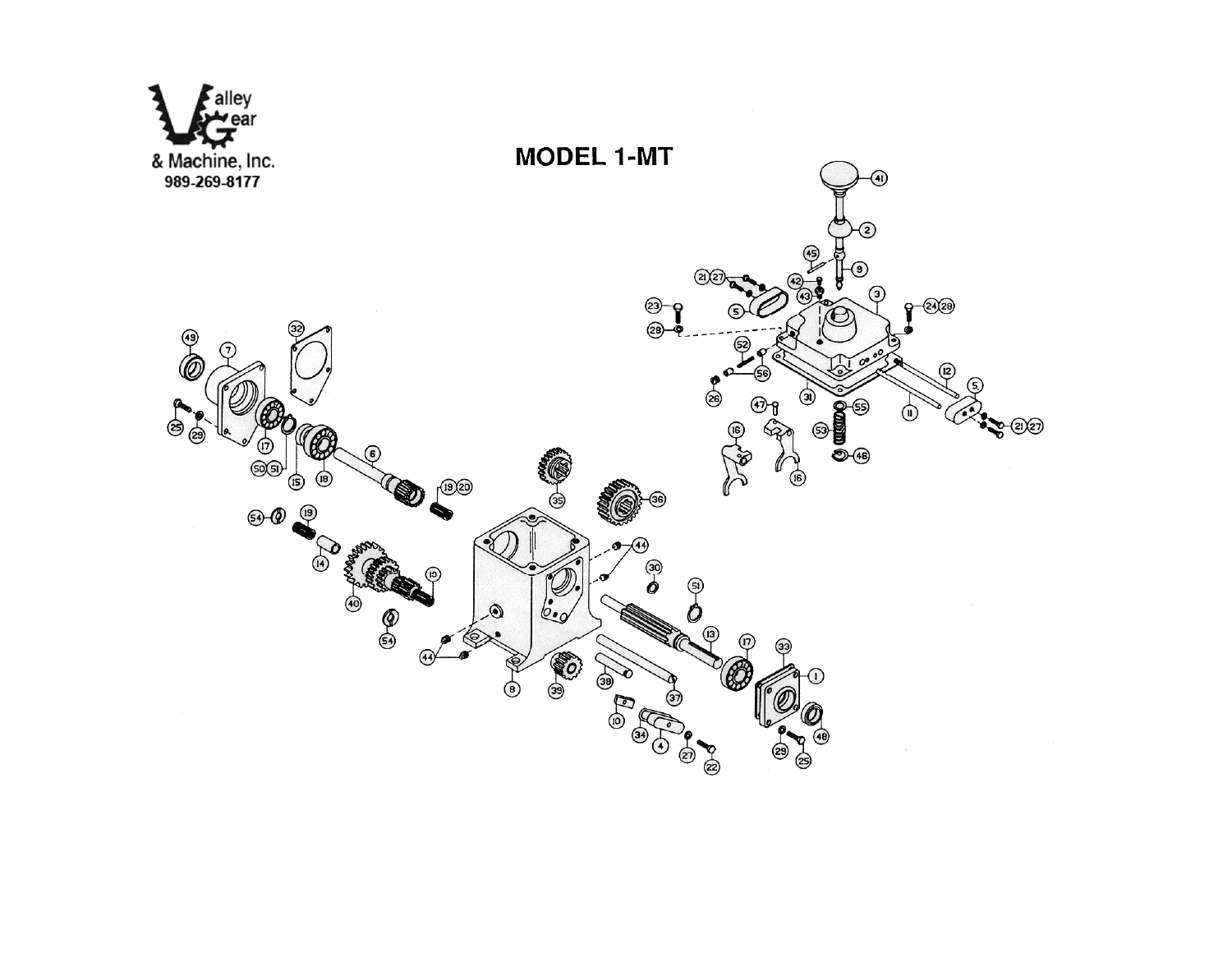|                  |                     | mem |  |
|------------------|---------------------|-----|--|
| <b>MODEL</b>     | 1-MT                |     |  |
| PART NO.         | R <sub>150013</sub> | 2   |  |
| <b>HP RATING</b> | 30 @ 1,250 RPM      | 3   |  |
| <b>SERIES</b>    | 1-M                 |     |  |
| <b>SPEEDS</b>    | 3 Forward / 1 Rev.  | 5   |  |
|                  |                     |     |  |





|                  |                    | Item                                             | Part No | <b>Description</b>    | Qty            | <b>Item</b>    | Part No      | <b>Description</b>    | <b>Qty</b>     |  |
|------------------|--------------------|--------------------------------------------------|---------|-----------------------|----------------|----------------|--------------|-----------------------|----------------|--|
| <b>MODEL</b>     | $1-MT$             | 1                                                | 316047  | Bearing Ret.          | 1              | 29             | 418184       | Washer-Flat           | 9              |  |
| PART NO.         | R150013            | $\overline{c}$                                   | 316050  | Cover                 | 1              | 30             | 418506       | Spacer                | 1              |  |
| <b>HP RATING</b> | 30 @ 1,250 RPM     | 3                                                | 328025  | Cover-Top             | 1              | 31             | 442023       | <b>Gasket Cover</b>   | $\mathbf 1$    |  |
| <b>SERIES</b>    | $1-M$              | 4                                                | 328039  | Cap-Shift Head        | 1              | 32             | 442027       | Gasket-Bearing        | $\mathbf{1}$   |  |
| <b>SPEEDS</b>    | 3 Forward / 1 Rev. | 5<br>328040<br>Cap-Shift Shaft<br>$\overline{2}$ |         | 33                    | 442028         | Gasket-Bearing | $\mathbf{1}$ |                       |                |  |
|                  |                    | 6                                                | 334041  | Gear-Main Drive       | 1              | 34             | 442082       | Gasket-Cover          | $\mathbf{1}$   |  |
|                  | Ratios             | $\overline{7}$                                   | 352013  | Brg. Housing          | 1              | 35             | 444014       | Gear-Int. Sliding     | $\mathbf{1}$   |  |
|                  | 1.000:1            | 8                                                | 338035  | Housing               | 1              | 36             | 444015       | Gear-Sliding          | $\mathbf{1}$   |  |
|                  | 1.852:1            | 9                                                | 344012  | Shift Lever           | 1              | 37             | 444016       | Shaft-Gear            | 1              |  |
|                  | 3.125:1            | 10                                               | 352016  | Ret. Shaft            | 1              | 38             | 444017       | Shaft-Gear            | $\mathbf 1$    |  |
|                  | 3.745:1 Rev.       | 11                                               | 356920  | Shift-Shaft           | $\overline{2}$ | 39             | 444018       | Gear-Idler            | $\mathbf{1}$   |  |
|                  |                    | 12                                               | 356921  | Shift-Shaft           | 1              | 40             | 444019       | <b>Cluster Gear</b>   | 1              |  |
|                  |                    | 13                                               | 356934  | Main Shaft            | $\mathbf 1$    | 41             | 452002       | Knob                  | $\mathbf 1$    |  |
|                  |                    | 14                                               | 362044  | <b>Spacer Bearing</b> | 1              | 42             | 456008       | <b>Relief Fitting</b> | 1              |  |
|                  |                    | 15                                               | 362063  | <b>Spacer Bearing</b> | $\mathbf 1$    | 43             | 468002       | Reducer               | 1              |  |
|                  |                    | 16                                               | 370013  | Yoke-Shifter          | $\overline{2}$ | 44             | 468011       | Pipe Plug             | $\mathbf 1$    |  |
|                  |                    | 17                                               | 402013  | Bearing-Ball          | $\overline{2}$ | 45             | 470014       | Dowel Pin             | 1              |  |
|                  |                    | 18                                               | 402014  | <b>Bearing Ball</b>   | 1              | 46             | 479001       | Spring-Retainer       | $\mathbf{1}$   |  |
|                  |                    | 19                                               | 402020  | Bearing-Roller        | $\overline{2}$ | 47             | 480002       | Rivet                 | $\overline{2}$ |  |
|                  |                    | 20                                               | 402034  | Bearing-Roller        | 1              | 48             | 486019       | Oil Seal              | $\mathbf{1}$   |  |
|                  |                    | 21                                               | 414040  | Cap Screw             | 4              | 49             | 486068       | Oil Seal              | $\mathbf{1}$   |  |
|                  |                    | 22                                               | 414039  | Cap Screw             |                | 50             | 490014       | Snap Ring             | 1              |  |
|                  | & Machine, Inc.    | 23                                               | 414069  | Cap Screw             | 1              | 51             | 490015       | Snap Ring             | 1              |  |
|                  | 989-269-8177       | 24                                               | 414111  | Cap Screw             | 3              | 52             | 494012       | Spring Lock           | 1              |  |
|                  |                    | 25                                               | 414281  | Cap Screw             | 9              | 53             | 494023       | Spring-Shifter        | $\mathbf 1$    |  |
|                  |                    | 26                                               | 414971  | Screw-Poppet          | 1              | 54             | 518002       | <b>Thrust Washer</b>  | $\overline{2}$ |  |
|                  |                    | 27                                               | 418154  | Lockwasher            | 5              | 55             | 518010       | Washer                | $\mathbf 1$    |  |
|                  |                    | 28                                               | 418163  | Lockwasher            | 4              | 56             | 530044       | Poppet                | $\overline{2}$ |  |